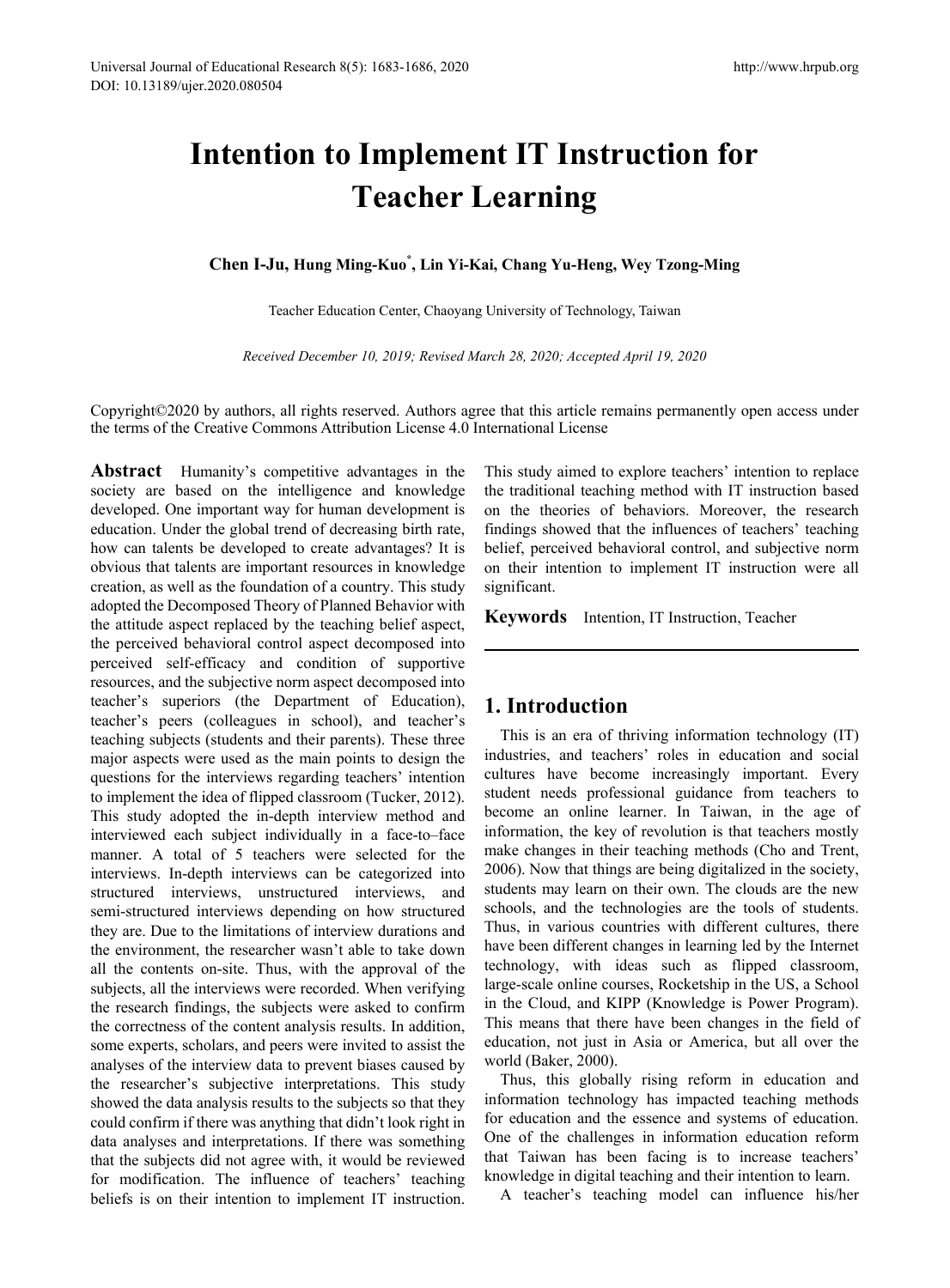students' learning performances in his/her class. Therefore, in different classrooms, different teachers' activity models based on their beliefs regarding children's learning may influence their students' learning performance and provide different instructional activity models (Calderhead, 1988).

Clark (1988) argued that teachers' innovative behaviors are based on the changes upon their own teaching beliefs, and teaching innovation must begin with changes in teachers' concepts regarding teaching, beliefs, as well as their ideologies. Most studies on human behavioral intention are based on Ajzen's Theory of Planned Behavior, which talks about the influences of individual attitude, perceived behavioral control, and subjective norm. Taylor and Todd (1995) proposed the Decomposed Theory of Planned Behavior, which has been proven to be more suitable for explaining and predicting individual behaviors.

In the recent years, more and more parents are expecting teachers to be capable of innovative teaching and effective teaching. However, in fact, teachers are researchers in the field of teaching. They improve their professionalism, teaching strategies, and teaching skills based on their reflections after teaching. These viewpoints show that making changes in teaching methods is not just teachers' responsibility while teaching. External education environment and supportive resources are essential as well (Fujita-Starck and Thompson, 1994).

Students' satisfaction with learning activities can be used to evaluate their satisfaction with learning results, as well as a reference for teachers to determine whether their teaching designs are appropriate or their expected teaching effects are achieved (Fujita-Starck and Thompson, 1994).

# **2. Decomposed Theory of Planned Behavior**

Human attitude has always been a challenge in social psychology. What is the relationship between human behaviors and human attitudes? How strong is this relationship? Sometimes, most people's attitude toward a new thing is positive. However, they don't actually take action to support it. Therefore, there have been scholars conducting studies on attitudes and actions. Fishbein and Ajzen (1980) proposed the well-structured Theory of Reasoned Action (TRA), which then became one of the fundamental theories for studying individual attitude changes and influences of attitudes on behaviors. Later, many scholars had learned that, while adopting the theory for their studies, the theory was too simplified as it considered merely one aspect. Therefore, other theories about individual attitudes and user behaviors such as the Theory of Planned Behavior (TPB) had been developed.

Shimp and Kavas (1984) learned that the explanatory power of a multiple-construct structure is higher than that of a single-construct structure. Taylor and Todd (1995) integrated the TPB and the Theory of Diffusion of Innovation (IDT). They decomposed behavioral attitude, subjective norm, and perceived behavioral control into many aspects and proposed the Decomposed Theory of Planned Behavior (DTPB). Taylor and Todd suggested that perceived usefulness, perceived ease of use, and compatibility may influence behavior attitude. In cases with peer groups, supervisors, and main groups, their subjective norms are influenced. Self-efficacy, condition of supportive resources, and condition of supportive technologies can deeply influence individuals' perceived behavioral control.

The main belief formed after an individual's thinking plus one's attitude and after-behavior evaluation equal to the summation of the behavioral beliefs (Ajzen, 1985). Thus, a person's beliefs would influence the attitudes toward things. This study applied the subjective norm from the DTPB to teachers. The peer groups mentioned in this study are the groups of other teachers. The main groups in relation to teachers include education policies made by the Ministry of Education, students being taught, and students' parents. This study used the perceived behavioral control of the theory to analyze teachers' self-judgment while teaching, which is, in other words, their teaching self-efficacy. They could make judgments about which supportive resources to manipulate to achieve successful teaching, such as time, opportunities, funds, teaching techniques, and other factors. However, this study did not find any significant influences of condition of supportive resources or perceived behavioral control (Ajzen and Driver, 1991).

# **3. Material and Method**

The research field of this study was in a large school located in the Taichung metropolitan area, with a total of 3 grades, 65 classes, 135 formal teachers, and 2100 students. According to some important research on the promotion IT instruction in Taiwan, compared with large schools in metropolitan areas, it was easier to promote IT instruction in small schools in remote areas. The reason was that schools in metropolitan areas could often find an excuse such as the pressure of sending students to a higher school to refuse carrying out technology education.

This study interviewed each subject individually in a face-to–face manner. A total of 5 teachers were selected for the interviews. Due to the limitations of interview durations and the environment, the researcher wasn't able to take down all the contents on-site. Thus, with the approval of the subjects, all the interviews were recorded. After the interviews, the audio recordings were transcribed into text data. Then, the content analysis method was applied to analyze the teachers' intention to implement IT instruction, the current condition of implementing, and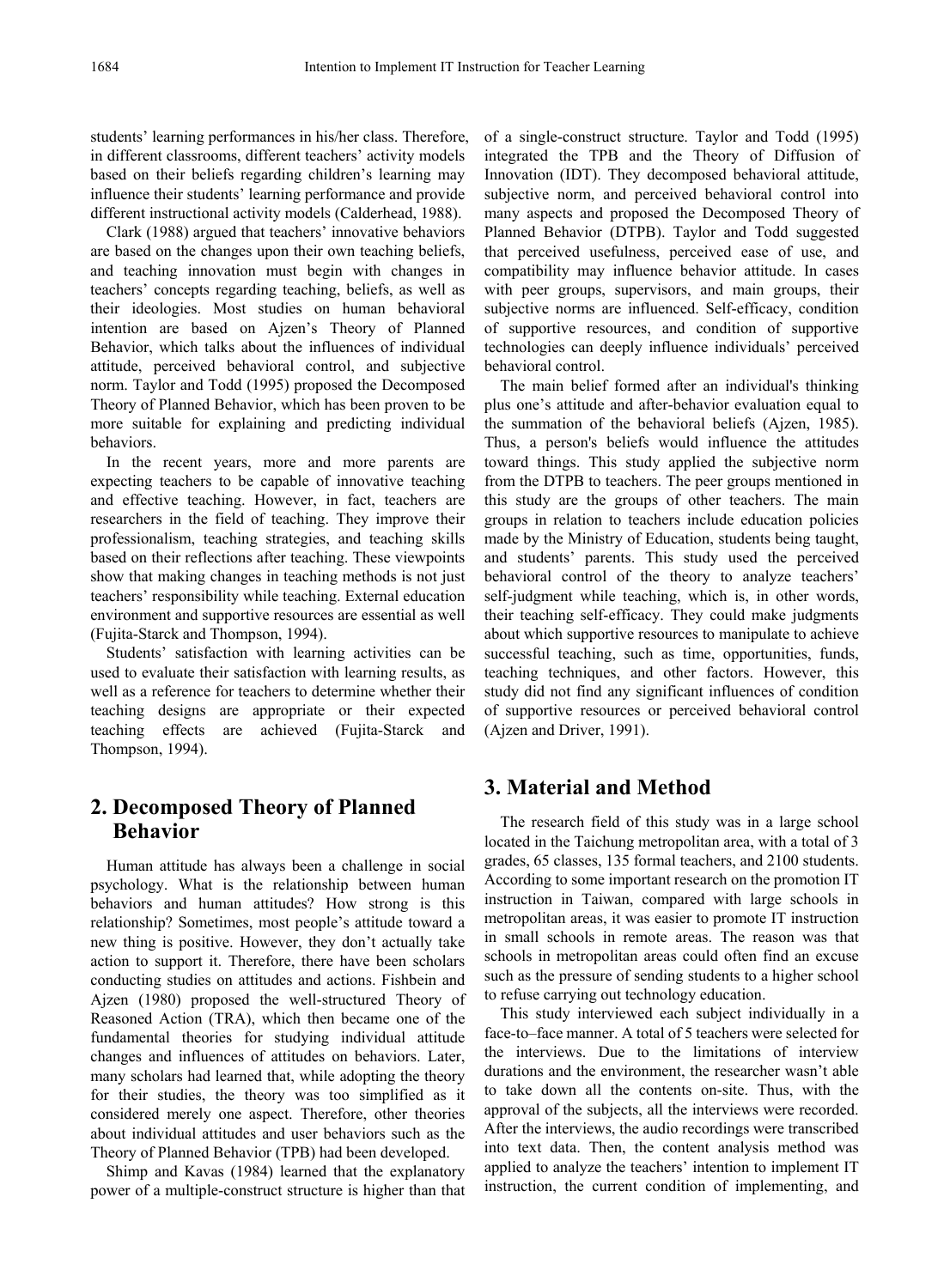their intention to continuously apply IT instruction. Flick (2002) suggested that the content analysis method is a structured way to explore and summarize the data, and it helps to clarify the research process. The data for analyses in this study were mostly interview or literature contents, categorized in advance to obtain quantified descriptions regarding the contents (Zikmund, 2003). When analyzing data with the content analysis method, the most important task is to determine the categories and units for analyses, and categories should be created based on research purposes.

#### **4. Finding and Results**

When verifying the research findings, the subjects were asked to confirm the correctness of the content analysis results. In addition, some experts, scholars, and peers were invited to assist the analyses of the interview data to prevent biases caused by the researcher's subjective interpretations. These are ways commonly used to make research more effective in qualitative research (Tucker, 2012). This study showed the data analysis results to the subjects so that they could confirm if there was anything that didn't look right in data analyses and interpretations. If there was something that the subjects did not agree with, it would be reviewed for modification. The influence of teachers' teaching beliefs is on their intention to implement IT instruction.

According to the studies on teachers' teaching beliefs, such beliefs may guide their teaching behaviors and influence their decisions in relation to the contents to be taught (Stura and Thurlow, 2000), and, through their teaching behaviors, their teaching goals could be met.

This study concluded that many studies on behavioral intention had suggested that a person's behavioral intention can be influenced by his attitude, perceived behavioral control, and subjective norm. The influence of subjective norm is relatively small, even negative sometimes, while the influence of attitude is positive and relatively large (Taylor and Todd, 1995).

This study aimed to explore teachers' intention to replace the traditional teaching method with IT instruction based on the theories of behaviors. Moreover, the research findings showed that the influences of teachers' teaching belief, perceived behavioral control, and subjective norm on their intention to implement IT instruction were all significant. The influence of their teaching belief was the largest. The innovative features of IT instruction, such as observability and availability for try-out, and its high compatibility with past teaching experiences could positively influence teachers' intention to implement IT instruction. However, the complexity of implementing IT instruction could negatively influence teachers' intention to implement IT instruction. Therefore, regarding teachers' behavior of implementing IT instruction, properly using the innovative features of this new teaching method can make this behavior more likely to occur.

### **5. Conclusions**

How much has a student learned? What has he/she learned? Sometimes, it is hard to evaluate a student's learning effects from his/her monthly exam scores, semester grades, or annual grades. In terms of the subject school, flipped teaching was just implemented not long ago. It is still difficult to convince other teachers who are looking on from the sideline with the effects so far. If the following learning effects, learning attitudes, and ability development of students being taught using flipped teaching can be traced in the long run through the government, magazines, educational foundations, or other institutions, the results would be more convincing with higher public credibility compared to the words of the teachers applying the new model for just a short period of time or the words of their students. It would be more likely to alter teachers deeply rooted teaching beliefs so that they can change their teaching behaviors. The main motivator behind continuous implementation of flipped teaching is to accept students' learning effects after applying IT instruction.

Teachers should find a way to make their students interested in learning in class and help them to learn how to learn. What makes IT instruction different from other traditional teaching models is that students' ability of autonomous and independent thinking lies in its heart. Flick (2002) argued that the golden rule of successful teaching for teachers is to help students become interested in learning and facilitate their learning motivation and initiative. To apply a new teaching model different from traditional ones, teachers need to obtain the practice results of the model, which are the proofs of the positive effects of teachers applying the model. In other words, it is essential to collect evidences to prove that, by changing the teaching model, the teaching effects can be improved. The teaching beliefs that a teacher is persistent in can be changed when he/her sees the positive teaching effects after applying the new model. If a teacher is aware that his/her students' improvements in performances are the result of his act of altering his/her teaching method, he/she is more likely to reconsider the positioning of his/her role in teaching and more willing to try something that he/she is not used to in teaching (Stura and Thurlow, 2000).

Currently, there are different education systems for different learning phases. In these systems, IT education has been gradually implemented in courses. In the future, teachers who teach students during these learning phases should be further studied. In Taiwan, there are education programs such as preschool programs, elementary school programs, high school programs, university programs, and graduate school programs, where some teachers have